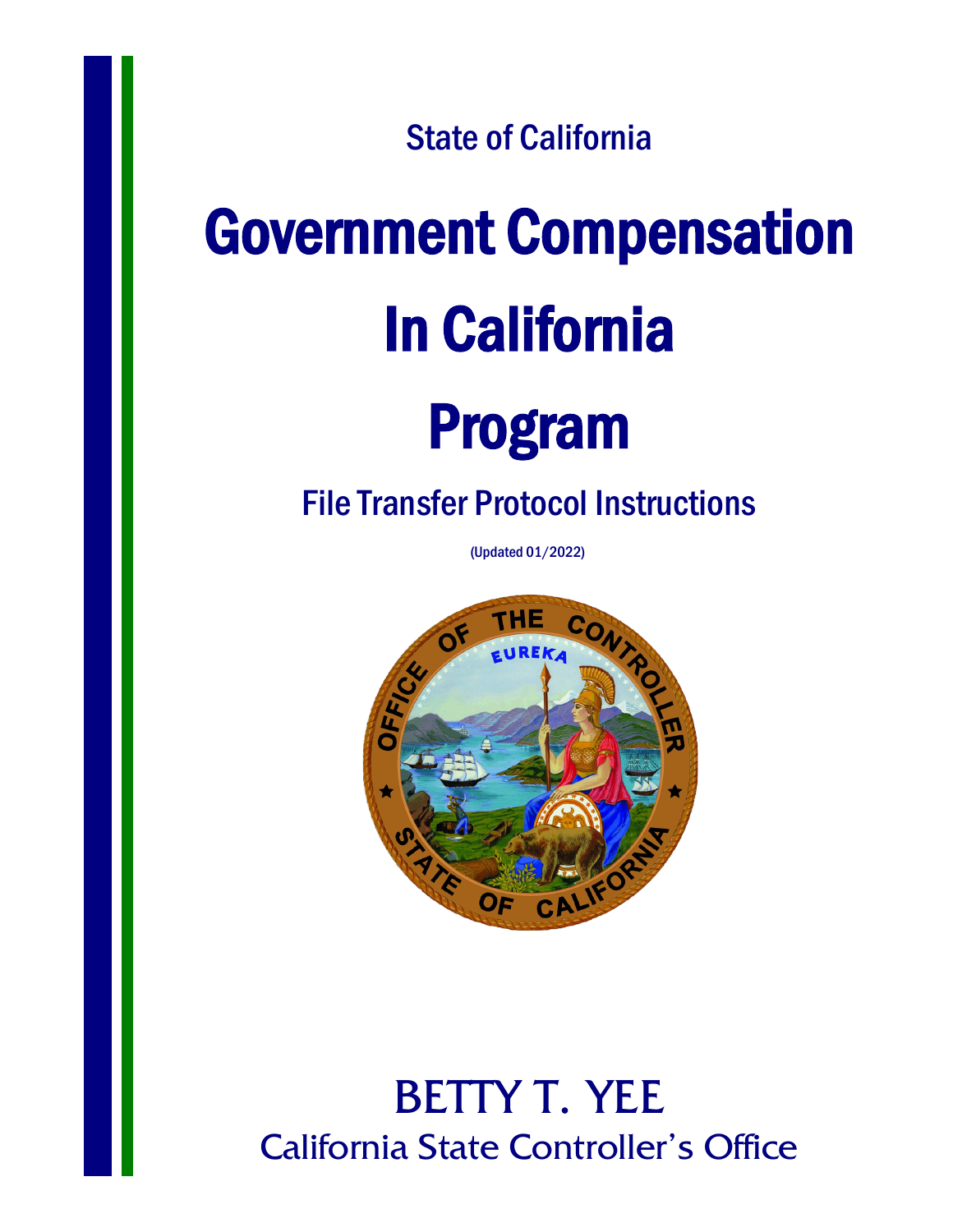#### **File Transfer Protocol (FTP) Instructions**

For Submitting Reports Electronically to the State Controller's Office (SCO)

#### **To submit your report(s) to the SCO, use FTP and the Windows Explorer file manager:**

- FTP is a standard internet protocol for transmitting files.
- Windows Explorer is a file manager application included in the Microsoft Windows operating systems (OS). Windows Explorer can be opened in a variety of ways, depending on the OS. These instructions include steps for using Windows 10, Windows 7, and Windows XP.
- Do NOT use *Internet Explorer* (a web browser) when submitting your report.

#### **Before proceeding with your report submission, ensure that you have the following:**

- Internet connectivity on your computer
- FTP file folder address (see the Government Compensation in California (GCC) annual alert letter)

#### **FTP file folder address:**

The FTP file folder address for submitting your GCC Report is included with the annual alert letter regarding the *Government Compensation in California Report*. The SCO FTP file folder address format, with username and password embedded in the address, is:

f t p : / / *username* : *password* @ f t p . s c o . c a . g o v

#### **Step 1 for Windows 10: Opening Windows Explorer**

Open Windows Explorer by *right-clicking* the Start button  $\Box$  in the Quick Launch taskbar (Figure 1) and selecting "File Explorer."



Figure 1

Or, if Windows Explorer is pinned on the taskbar, click on the File Explorer icon:

A Windows Explorer session will begin; the upper-left corner should look similar to Figure 2 below:

| <b>File</b> |  | Edit <u>V</u> iew Tools Help |  |  |
|-------------|--|------------------------------|--|--|

Figure 2

This is the address bar where you will enter the FTP file folder address. Proceed to Step 2.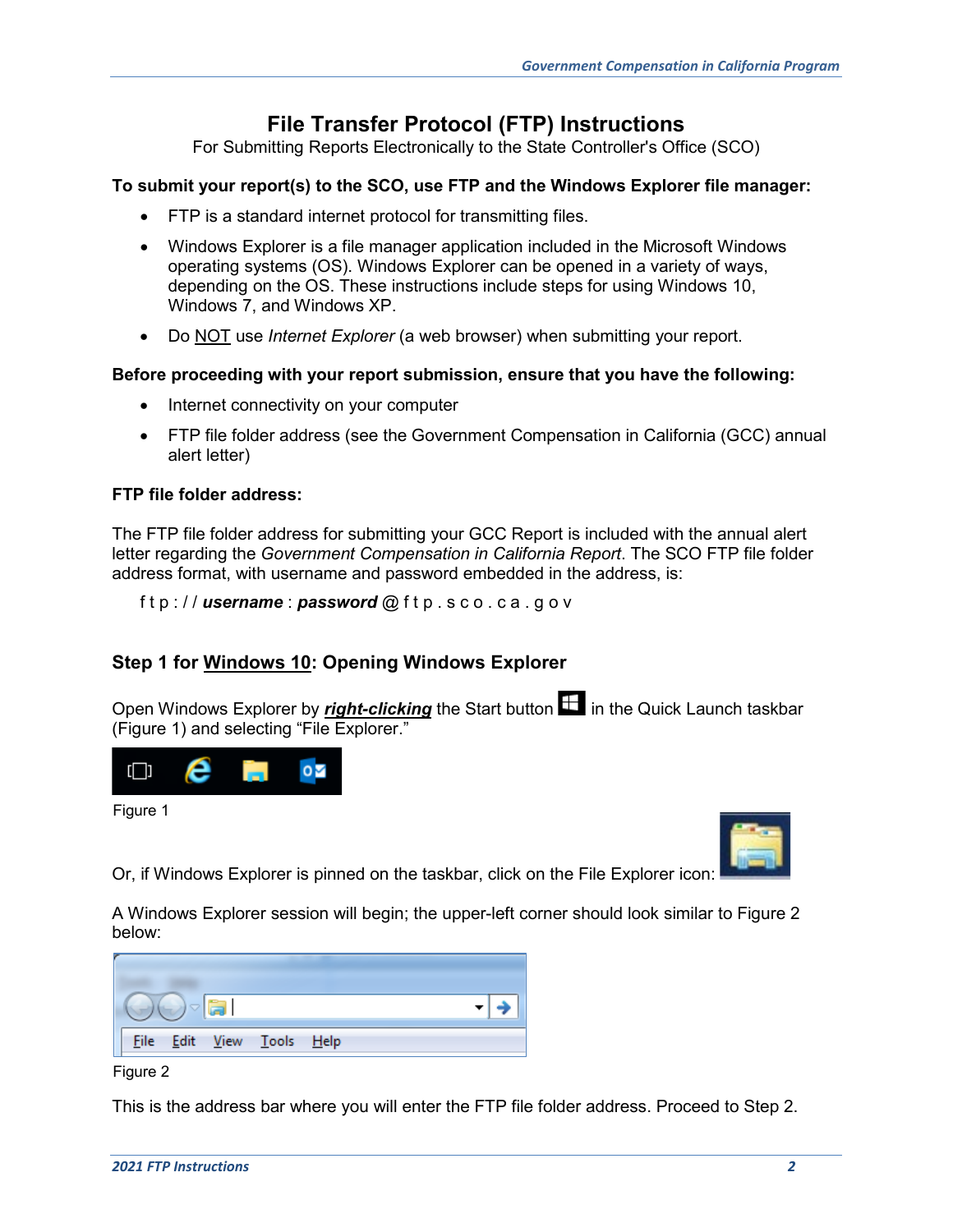#### **Step 1 for Windows 7: Opening Windows Explorer**

Open Windows Explorer by *right-clicking* the Start button **in the Quick Launch taskbar** (Figure 1) and selecting "Open Windows Explorer."



Figure 1

Or, if Windows Explorer is pinned on the taskbar, click on the Windows Explorer button:

A Windows Explorer session will begin; the upper-left corner should look similar to Figure 2 below.

|  | File Edit | View <u>T</u> ools Help |  |
|--|-----------|-------------------------|--|

Figure 2

This is the address bar where you will enter the FTP file folder address. Proceed to Step 2.

#### **Step 1 for Windows XP: Opening Start Menu or My Computer**

**Start** Open the Start Menu by right-clicking the Start button **and Start and selecting "Explore."** 

Or, open My Computer by clicking on the My Computer icon (Figure 1) on your desktop:



Figure 1

If the My Computer pop-up window does not include an address bar, see the Appendix for solutions.

The upper-left corner of the My Computer pop-up window should look similar to Figure 2 below:



Figure 2

This is the address bar where you will enter the FTP file folder address. Proceed to Step 2.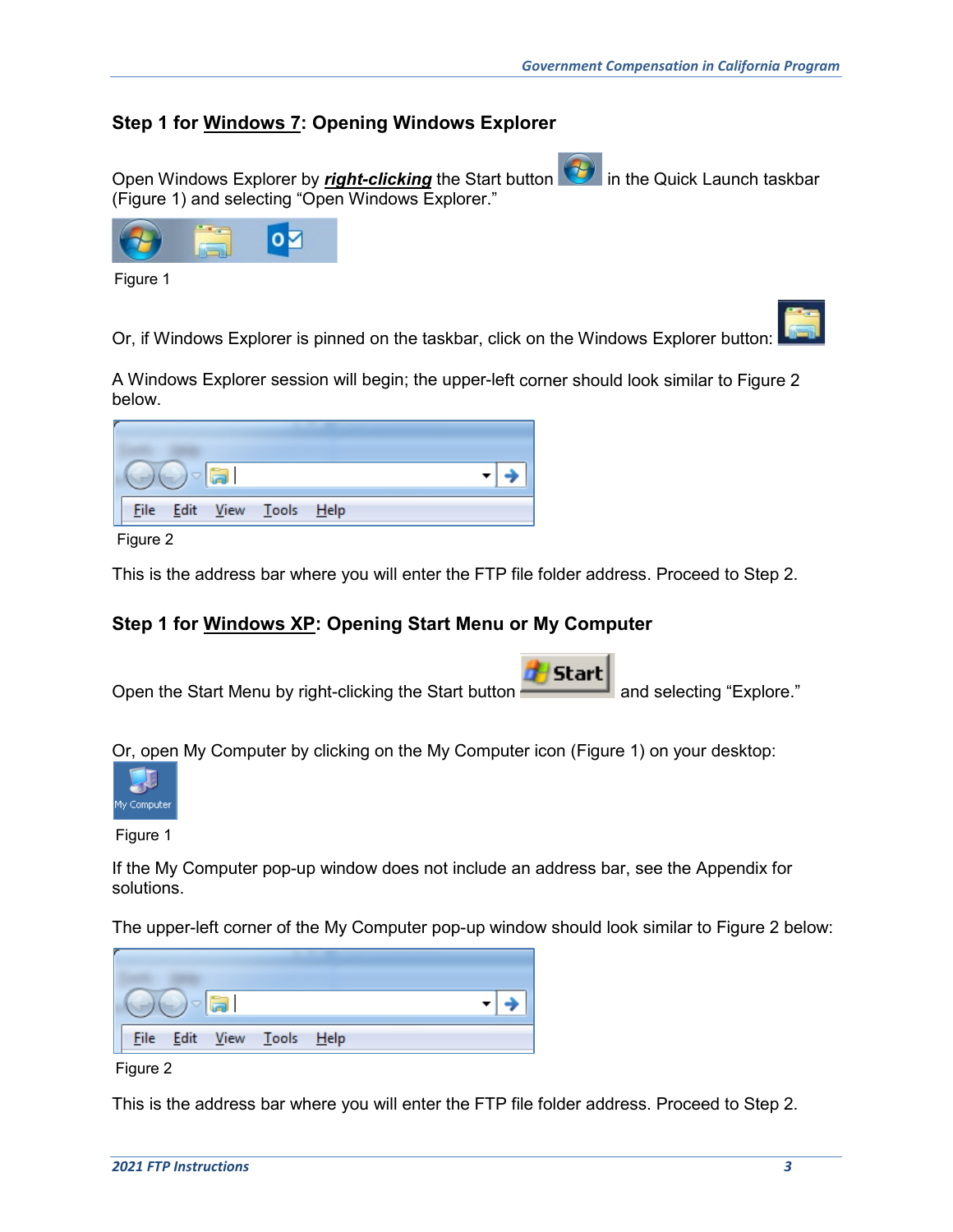#### **Step 2: Entering the SCO file folder address**

Type the FTP file folder address as shown in Figure 3 in the Address Bar and press the Enter button. This is the destination file folder for the report(s) that you are transmitting to SCO:

| ftp://username:password@ftp.sco.ca.gov                |  |
|-------------------------------------------------------|--|
| Organize $\blacktriangledown$ New library<br>Figure 3 |  |

The SCO FTP file folder address format, with username and password embedded in the address, is **f t p : / / username : password@ f t p . s c o . c a . g o v**

If the file folder address is typed incorrectly, a pop-up window may open as shown in Figure 4 (see Appendix for other possible errors):

| Log On As |                                                                                                                                                                |
|-----------|----------------------------------------------------------------------------------------------------------------------------------------------------------------|
|           | Could not login to the FTP server with the user name and password specified.                                                                                   |
|           | ftp.sco.ca.gov<br>FTP server:                                                                                                                                  |
|           | User name:                                                                                                                                                     |
|           | Password:                                                                                                                                                      |
|           | After you log on, you can add this server to your Favorites and return to it easily.                                                                           |
|           | FTP does not encrypt or encode passwords or data before sending them to the<br>server. To protect the security of your passwords and data, use WebDAV instead. |
|           | Log on anonymously<br>Save password<br>Cancel<br>Log On                                                                                                        |

Figure 4

- Close the pop-up window and retype the FTP file folder address in the Address Bar; or
- Type in the username and password in the "Log On As" pop-up window and click on the "Log On" button.

After the FTP address is entered, you are ready to submit your report to the SCO FTP server as shown in Figure 5:



Figure 5

This is the *destination* Windows Explorer session.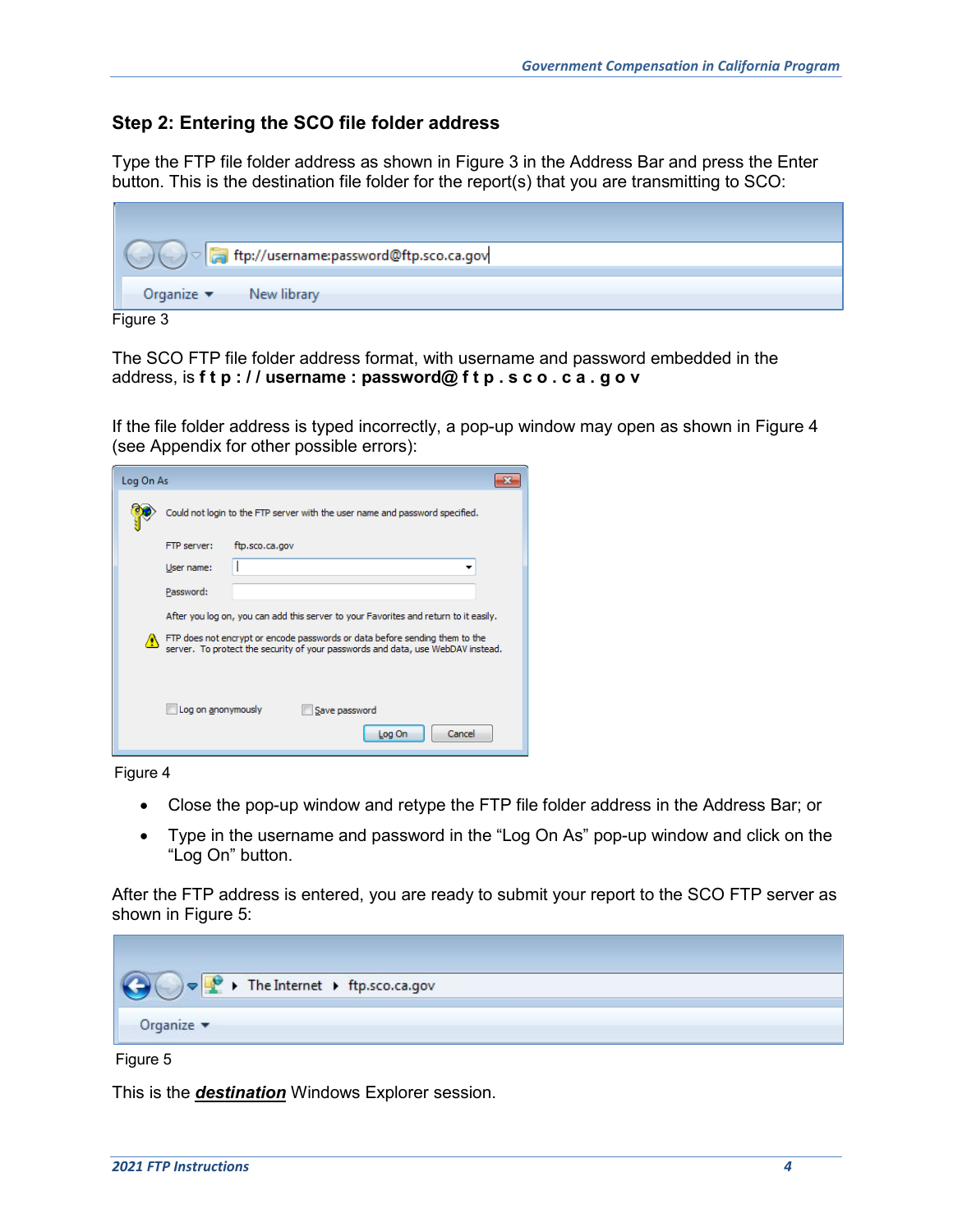#### **Step 3: Copying reports and pasting them to the SCO FTP server.**

Open a separate Windows Explorer session (repeat Step 1) and locate the report that you will be submitting. This is the *source* Windows Explorer session.

Click and drag your report from the source Windows Explorer session to the SCO FTP server (destination Windows Explorer session) as shown in Figure 6 and Figure 7.

• **NOTE:** DO NOT convert your template to any other format (e.g., PDF) prior to filing through FTP. GCC report files must remain in Excel format (.xls, .xlsx).

|                                                  |                                        | $  x$                                                             |                                                                                    |                              |                            |
|--------------------------------------------------|----------------------------------------|-------------------------------------------------------------------|------------------------------------------------------------------------------------|------------------------------|----------------------------|
|                                                  | The Internet + ftp.sco.ca.gov<br>$-49$ | Search ftp.sco.ca.gov<br>$\alpha$                                 |                                                                                    |                              |                            |
| File Edit View Tools Help                        |                                        |                                                                   |                                                                                    |                              |                            |
| Organize -                                       |                                        | <b>注·</b><br>$\overline{\mathbf{a}}$                              |                                                                                    |                              |                            |
| Favorites                                        | Name                                   | Type<br>Size                                                      |                                                                                    |                              |                            |
| Desktop<br><b>D</b> . Downloads<br>Recent Places | Sco 20122013-12543905000.mdb           | Microsoft Access Database<br>242 KB                               |                                                                                    |                              |                            |
| Desktop                                          | <b>Destination</b>                     | G<br>$\blacktriangleright$ <b>Ex.</b> I Computer I Windows (C:) I |                                                                                    | Search Windows (C:)<br>$-14$ | $-10$<br>$\mathbf{x}$<br>۹ |
|                                                  |                                        | Edit View Tools Help<br>File                                      |                                                                                    |                              |                            |
|                                                  |                                        | Organize v<br>Open                                                | Share with $\sim$<br>Include in library<br><b>Burn</b><br>$\blacktriangle$<br>Name | New folder<br>注 -<br>Type    | 0<br>围<br>Size             |
|                                                  |                                        | Favorites<br>Desktop                                              | 2012-12345678910.xlsx                                                              | Microsoft Excel Worksheet    | 979 KB                     |
|                                                  |                                        | <b>Downloads</b>                                                  |                                                                                    |                              |                            |
|                                                  | $\leftarrow$<br>m.                     | Recent Places                                                     |                                                                                    |                              |                            |
| 1 item                                           |                                        | Desktop                                                           |                                                                                    |                              |                            |
|                                                  |                                        | Libraries                                                         |                                                                                    |                              |                            |
|                                                  |                                        | <b>Recycle Bin</b>                                                |                                                                                    |                              |                            |
|                                                  |                                        | Computer<br>Windows (C:)                                          |                                                                                    | <b>Source</b>                |                            |
|                                                  |                                        |                                                                   | $+$ $+$                                                                            | m.                           |                            |
|                                                  |                                        | File folder                                                       |                                                                                    |                              |                            |





Figure 7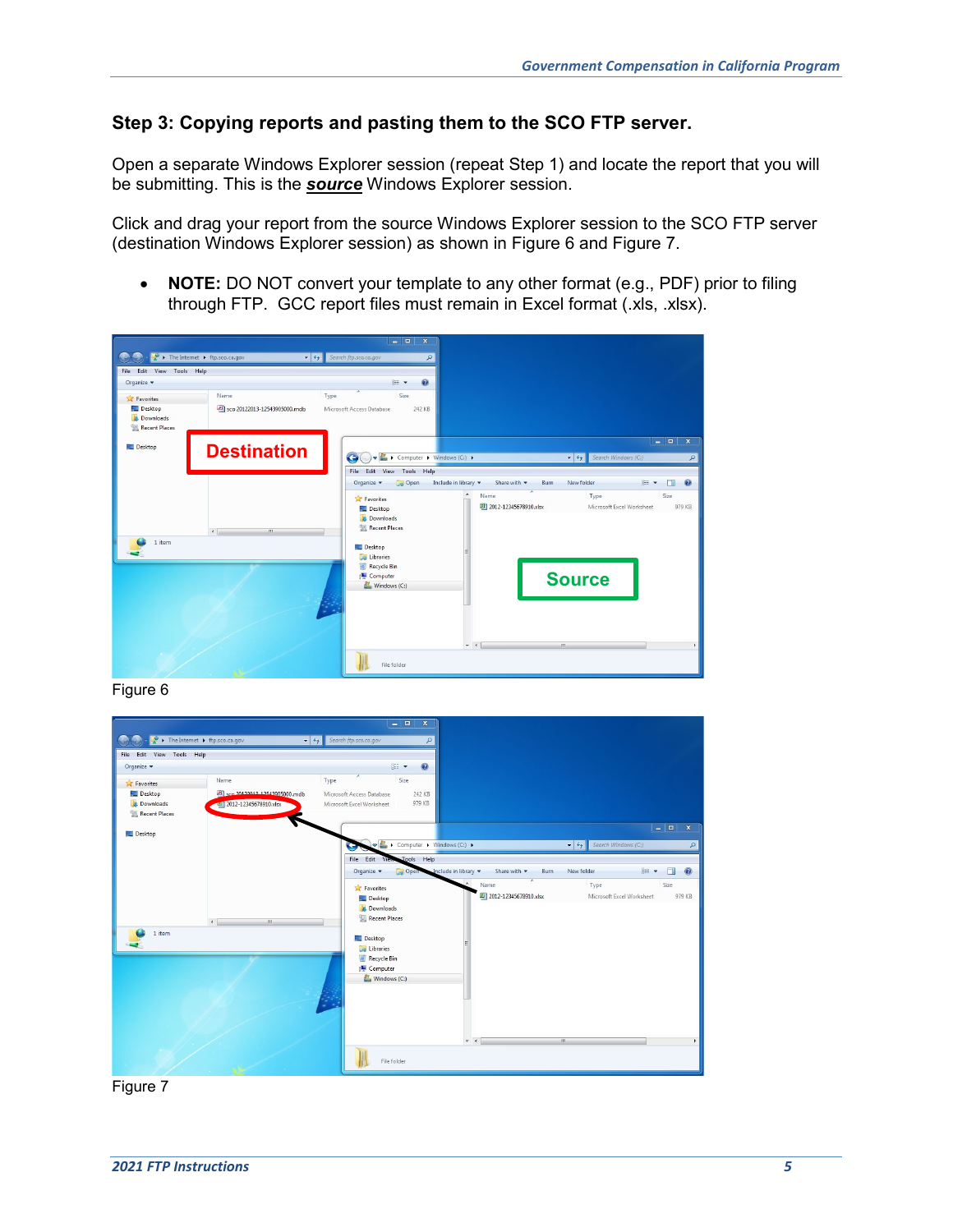This completes the transmission of your report. You will receive an automated confirmation email at the Preparer's email address entered on the GCC report confirming that the report was successfully transferred.

#### **If you do not receive an email confirmation within 24 hours of uploading your report, please contact SCO to verify that your report has been received.**

For questions or assistance, please contact us at [GCCSupport@sco.ca.gov](mailto:GCCSupport@sco.ca.gov) or (916) 445-5153.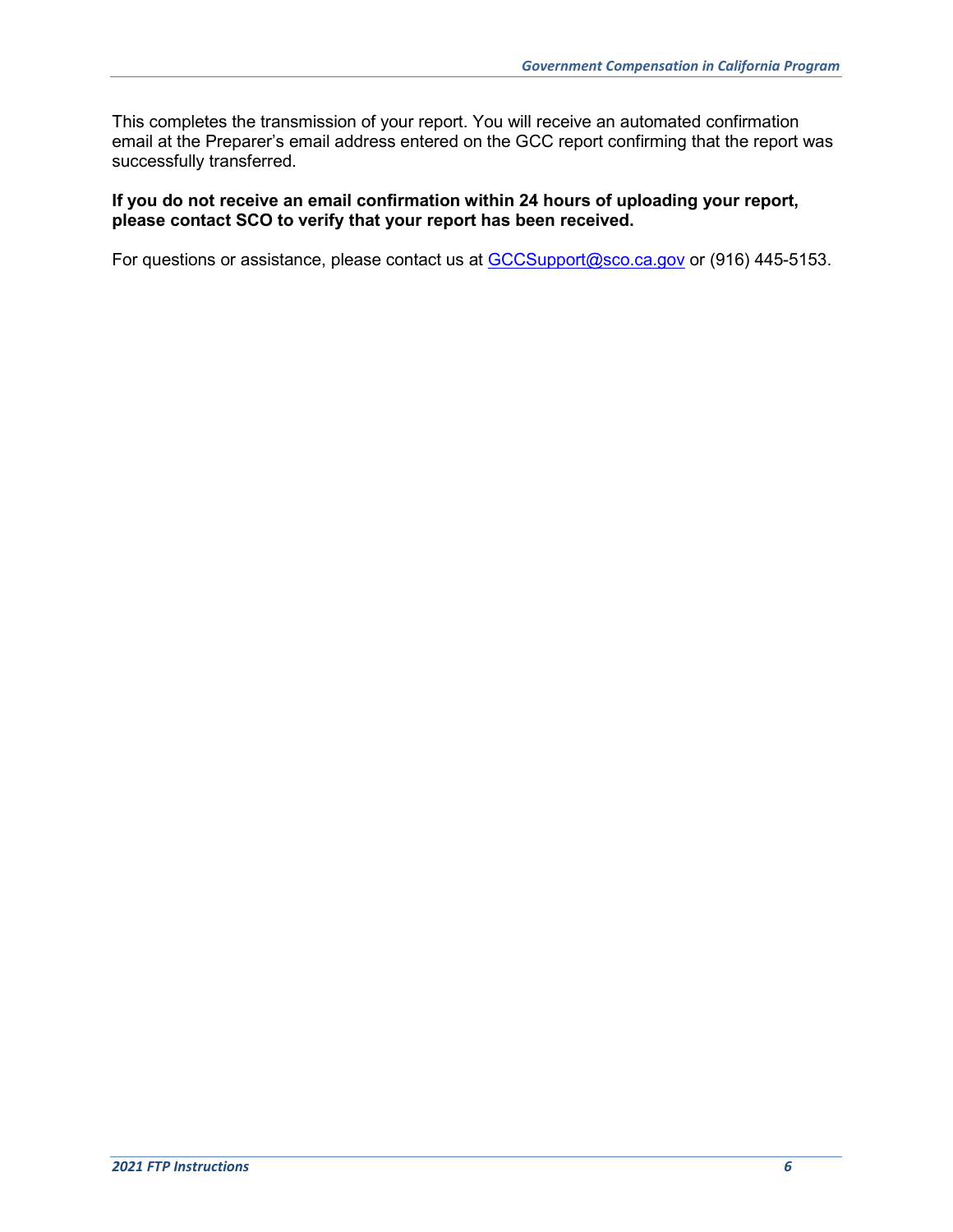#### **Appendix**

While completing Step 1 for <u>Windows XP</u>: Opening Start Menu or My Computer, the address bar for My Computer (Figure 8) may fail to appear.

| <b>De</b> My Computer                                                |                                       |  |
|----------------------------------------------------------------------|---------------------------------------|--|
| File<br>Edit<br>Tools<br>Favorites<br>Help<br>View                   |                                       |  |
| $\odot$ $\cdot$ $\bullet$<br>Search<br>Back +<br>Folders             | $\rightarrow X$ り<br>$\blacksquare$   |  |
| Folders                                                              | $\times$<br>Name<br>Type              |  |
| C<br>Desktop                                                         | <b>Hard Disk Drives</b>               |  |
| My Documents<br>囝<br>My Computer<br>田                                | Disk (C:)<br>Local Disk               |  |
| My Network Places<br>田<br>Recycle Bin<br><b>EL 2 Recycle Bin BIN</b> | <b>Devices with Removable Storage</b> |  |
| 9 objects                                                            |                                       |  |

Figure 8

If you experience this problem, select View > Toolbars > Address Bar (Figure 9). Ensure that "Lock the Toolbars" is also checked:

| <b>De</b> My Computer                             |                                                                           |                                         |                                                                  |
|---------------------------------------------------|---------------------------------------------------------------------------|-----------------------------------------|------------------------------------------------------------------|
| Edit<br>File                                      | Favorites<br>Tools<br>View                                                | Help                                    |                                                                  |
| <b>Back</b>                                       | <b>Toolbars</b><br>$\vee$ Status Bar                                      | Standard Buttons<br>Address Bar         | $\mathcal{L} \times \mathbf{9}$ .                                |
| Folders<br>G<br>Desktop<br>My D<br>$\overline{+}$ | Explorer Bar<br>٠<br>Thumbnails<br>Tiles                                  | Links<br>Lock the Toolbars<br>Customize | Name<br>к<br>Type<br><b>Hard Disk Drives</b>                     |
| ⊞<br>My C<br>⊞<br>My N<br>F 2 Recy                | Icons<br>List<br>Recy · Details                                           |                                         | Disk (C:)<br>Local Disk<br><b>Devices with Removable Storage</b> |
| Displays the A                                    | Arrange Icons by $\rightarrow$<br>Choose Details<br>Go To<br>▸<br>Refresh |                                         |                                                                  |

Figure 9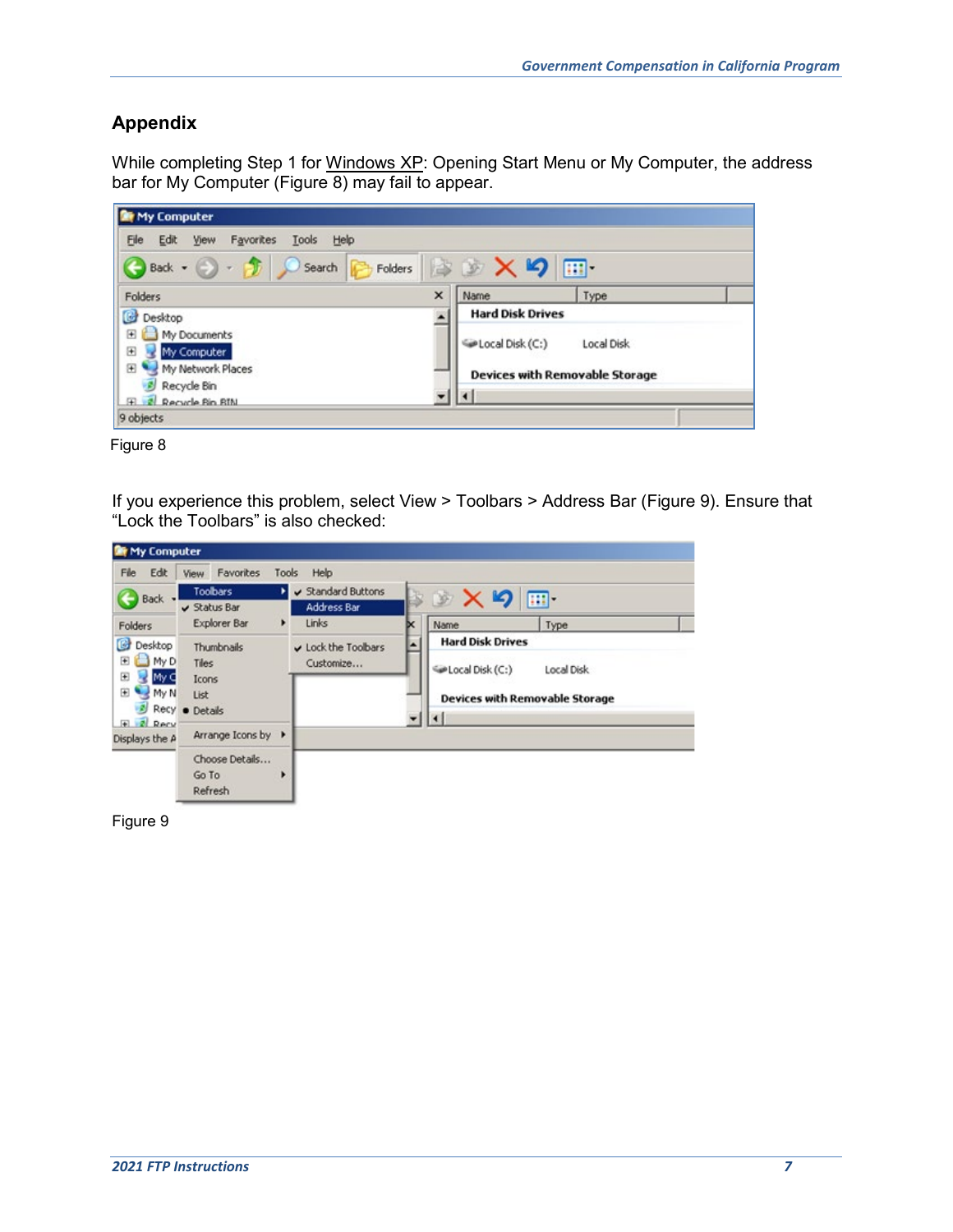While completing Step 2, you may encounter the pop-up windows in Figures 10 and 11 below. If so, close the windows by clicking on the "X" in the red box found in the upper right corner, and retype the FTP file folder address in the Windows Explorer Address Bar.

| <b>Windows Security</b> |                         |
|-------------------------|-------------------------|
| Connecting to           |                         |
| <br>m.                  | Remember my credentials |
| Use another account     |                         |
|                         | Cancel<br>OK            |

Figure 10

|                        |                                | $\Box$ e                                                                                                        |
|------------------------|--------------------------------|-----------------------------------------------------------------------------------------------------------------|
|                        | $\alpha$ - $\alpha$ d $\times$ | ím?<br>$\times$                                                                                                 |
| Edit<br>View<br>File   | Favorites Tools<br>Help        |                                                                                                                 |
|                        |                                | 35<br><b>B</b> Of Yahoo! (3) Of Yahoo! (2) Of Yahoo! (3) Suggested Sites (3) Web Slice Gallery (3) Free Hotmail |
|                        |                                | ×.                                                                                                              |
|                        |                                |                                                                                                                 |
|                        |                                |                                                                                                                 |
|                        |                                |                                                                                                                 |
|                        |                                |                                                                                                                 |
| 11/02/11 12:02PM [GMT] |                                | <dir></dir>                                                                                                     |
| 12/02/11 02:17PM [GMT] |                                | <dir></dir>                                                                                                     |
| 10/17/11 08:19AM [GMT] |                                | <dir></dir>                                                                                                     |
| 12/02/11 03:54PM [GMT] |                                | <dir></dir>                                                                                                     |
| 12/02/11 03:29PM [GMT] |                                | <dir></dir>                                                                                                     |
| 11/29/11 09:02AM [GMT] |                                | <dir></dir>                                                                                                     |
| 12/14/10 05:02AM [GMT] |                                | <dir></dir>                                                                                                     |
| 11/10/11 05:02AM [GMT] |                                | <dir></dir>                                                                                                     |
| 11/21/11 05:02AM [GMT] |                                | <dir></dir>                                                                                                     |
| 11/28/11 01:03PM [GMT] |                                | <dir></dir>                                                                                                     |
| 11/09/11 01:02PM [GMT] |                                | <dir></dir>                                                                                                     |
| 12/02/11 02:07PM [GMT] |                                | <dir></dir>                                                                                                     |
| 11/16/11 05:02AM [GMT] |                                | <dir></dir>                                                                                                     |
| 12/02/11 05:02AM [GMT] |                                | <dir></dir>                                                                                                     |
|                        |                                |                                                                                                                 |
|                        |                                |                                                                                                                 |
|                        |                                |                                                                                                                 |
|                        |                                |                                                                                                                 |